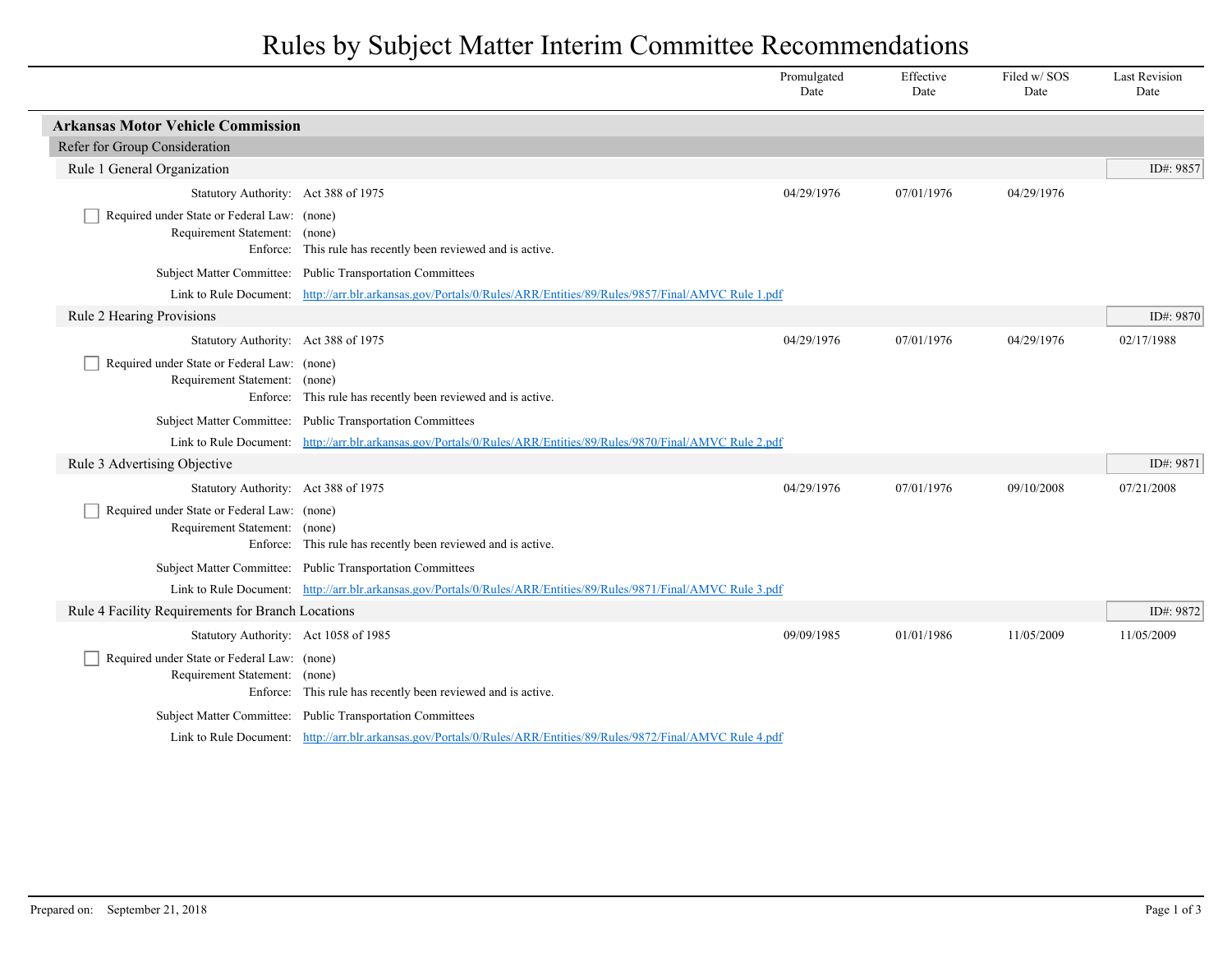## Rules by Subject Matter Interim Committee Recommendations

|                                                                                 |                                                                                                                                                                                                                 | Promulgated<br>Date | Effective<br>Date | Filed w/SOS<br>Date | <b>Last Revision</b><br>Date |
|---------------------------------------------------------------------------------|-----------------------------------------------------------------------------------------------------------------------------------------------------------------------------------------------------------------|---------------------|-------------------|---------------------|------------------------------|
| Rule 5 Limitation on Sales of New Motor Vehicles                                |                                                                                                                                                                                                                 |                     |                   |                     | ID#: 9873                    |
| Statutory Authority: Act 1058 of 1985                                           |                                                                                                                                                                                                                 | 09/19/1985          | 01/01/1986        | 11/05/2009          | 11/05/2009                   |
| Required under State or Federal Law: (none)<br>Requirement Statement: (none)    | Enforce: This rule has recently been reviewed and is active.                                                                                                                                                    |                     |                   |                     |                              |
|                                                                                 | Subject Matter Committee: Public Transportation Committees                                                                                                                                                      |                     |                   |                     |                              |
|                                                                                 | Link to Rule Document: http://arr.blr.arkansas.gov/Portals/0/Rules/ARR/Entities/89/Rules/9873/Final/AMVC Rule 5.pdf                                                                                             |                     |                   |                     |                              |
| Rule 6 Licensing Dealer Leasing Activities                                      |                                                                                                                                                                                                                 |                     |                   |                     | ID#: 9874                    |
| Statutory Authority: Act 1058 of 1985                                           |                                                                                                                                                                                                                 | 07/18/1985          | 01/01/1986        | 12/12/1985          |                              |
| Required under State or Federal Law: (none)<br>Requirement Statement: (none)    | Enforce: This rule has recently been reviewed and is active.                                                                                                                                                    |                     |                   |                     |                              |
|                                                                                 | Subject Matter Committee: Public Transportation Committees                                                                                                                                                      |                     |                   |                     |                              |
|                                                                                 | Link to Rule Document: http://arr.blr.arkansas.gov/Portals/0/Rules/ARR/Entities/89/Rules/9874/Final/AMVC Rule 6.pdf                                                                                             |                     |                   |                     |                              |
| Rule 7 Off-Premise Sales & Displays                                             |                                                                                                                                                                                                                 |                     |                   |                     | ID#: 9875                    |
| Statutory Authority: Act 1154 of 1997                                           |                                                                                                                                                                                                                 | 10/15/1997          | 11/06/1997        | 09/10/2008          | 07/21/2008                   |
| Required under State or Federal Law: (none)<br>Requirement Statement: (none)    | Enforce: This rule has recently been reviewed and is active.                                                                                                                                                    |                     |                   |                     |                              |
|                                                                                 | Subject Matter Committee: Public Transportation Committees                                                                                                                                                      |                     |                   |                     |                              |
|                                                                                 | Link to Rule Document: http://arr.blr.arkansas.gov/Portals/0/Rules/ARR/Entities/89/Rules/9875/Final/AMVC Rule 7.pdf                                                                                             |                     |                   |                     |                              |
| Rule 8 Dealer Service & Handling Fee                                            |                                                                                                                                                                                                                 |                     |                   |                     | ID#: 9876                    |
| Statutory Authority: Act 1722 of 2003                                           |                                                                                                                                                                                                                 | 05/19/2004          | 06/18/2007        | 06/08/2007          |                              |
| $\vert \bm \vee \vert$<br>Required under State or Federal Law: Act 1600 of 2001 | Requirement Statement: Commission was required by Legislature to put a cap on the amount a dealer could charge for service $\&$ handling fee's.<br>Enforce: This rule has recently been reviewed and is active. |                     |                   |                     |                              |
|                                                                                 | Subject Matter Committee: Public Transportation Committees                                                                                                                                                      |                     |                   |                     |                              |
|                                                                                 | Link to Rule Document: http://arr.blr.arkansas.gov/Portals/0/Rules/ARR/Entities/89/Rules/9876/Final/AMVC Rule 8.pdf                                                                                             |                     |                   |                     |                              |
| Rule 9 Delivery Prior to Sale/ Spot Delivery                                    |                                                                                                                                                                                                                 |                     |                   |                     | ID#: 9877                    |
| Statutory Authority: Act 1687 of 2005                                           |                                                                                                                                                                                                                 | 09/20/2006          | 10/15/2006        | 10/16/2006          | 08/30/2006                   |
| Required under State or Federal Law: (none)<br>Requirement Statement: (none)    | Enforce: This rule has recently been reviewed and is active.                                                                                                                                                    |                     |                   |                     |                              |
|                                                                                 | Subject Matter Committee: Public Transportation Committees                                                                                                                                                      |                     |                   |                     |                              |
|                                                                                 | Link to Rule Document: http://arr.blr.arkansas.gov/Portals/0/Rules/ARR/Entities/89/Rules/9877/Final/AMVC Rule 9.pdf                                                                                             |                     |                   |                     |                              |